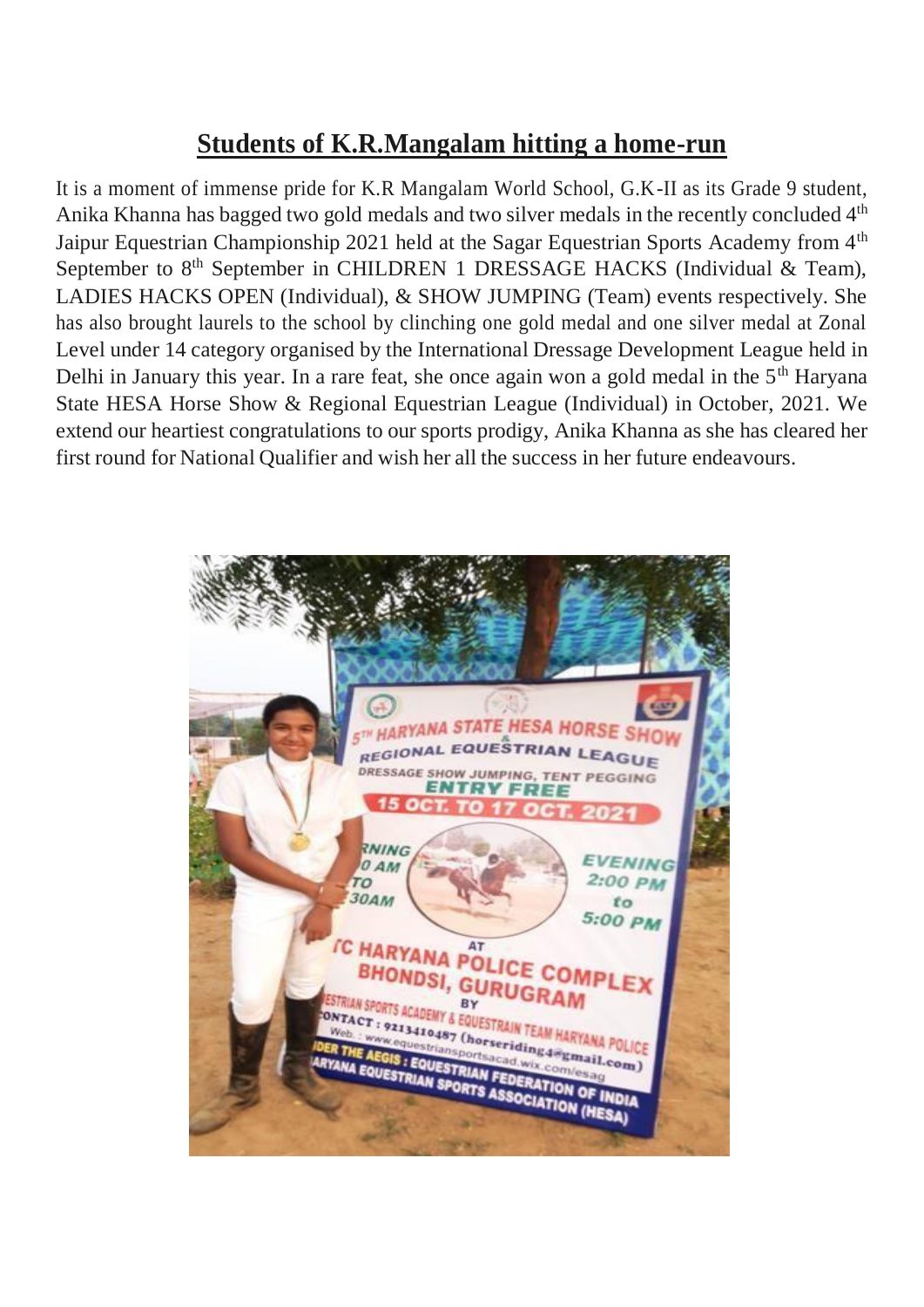



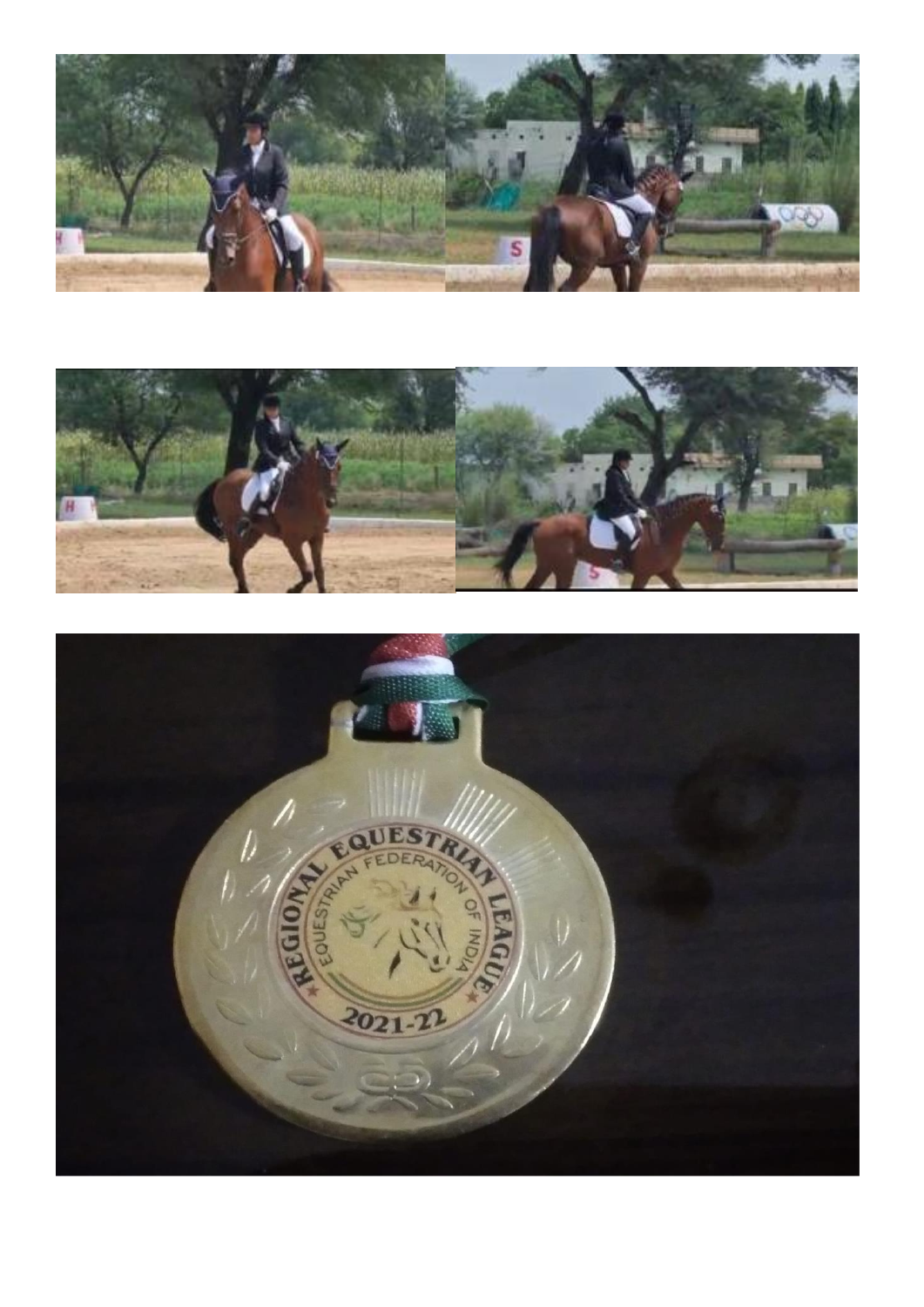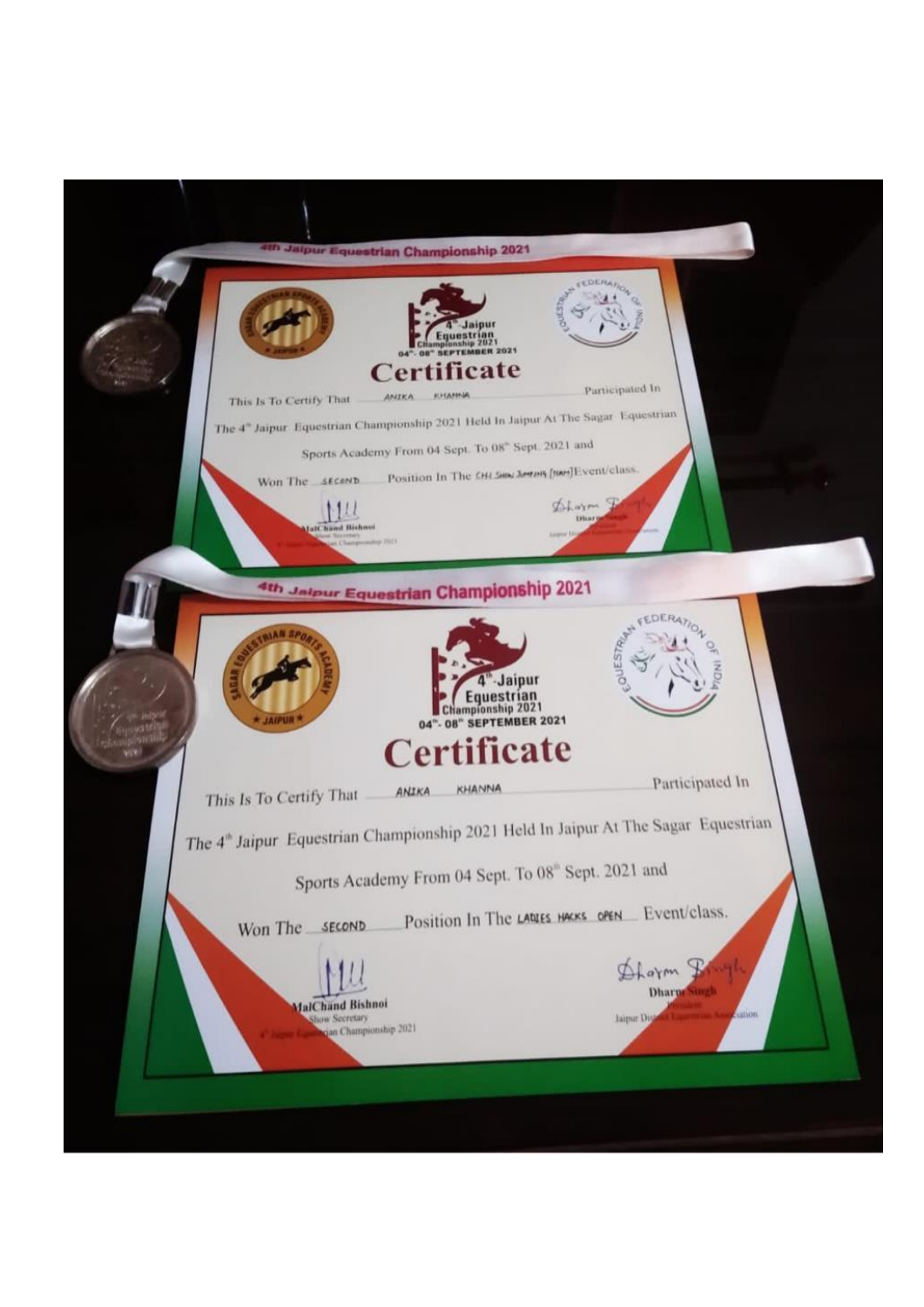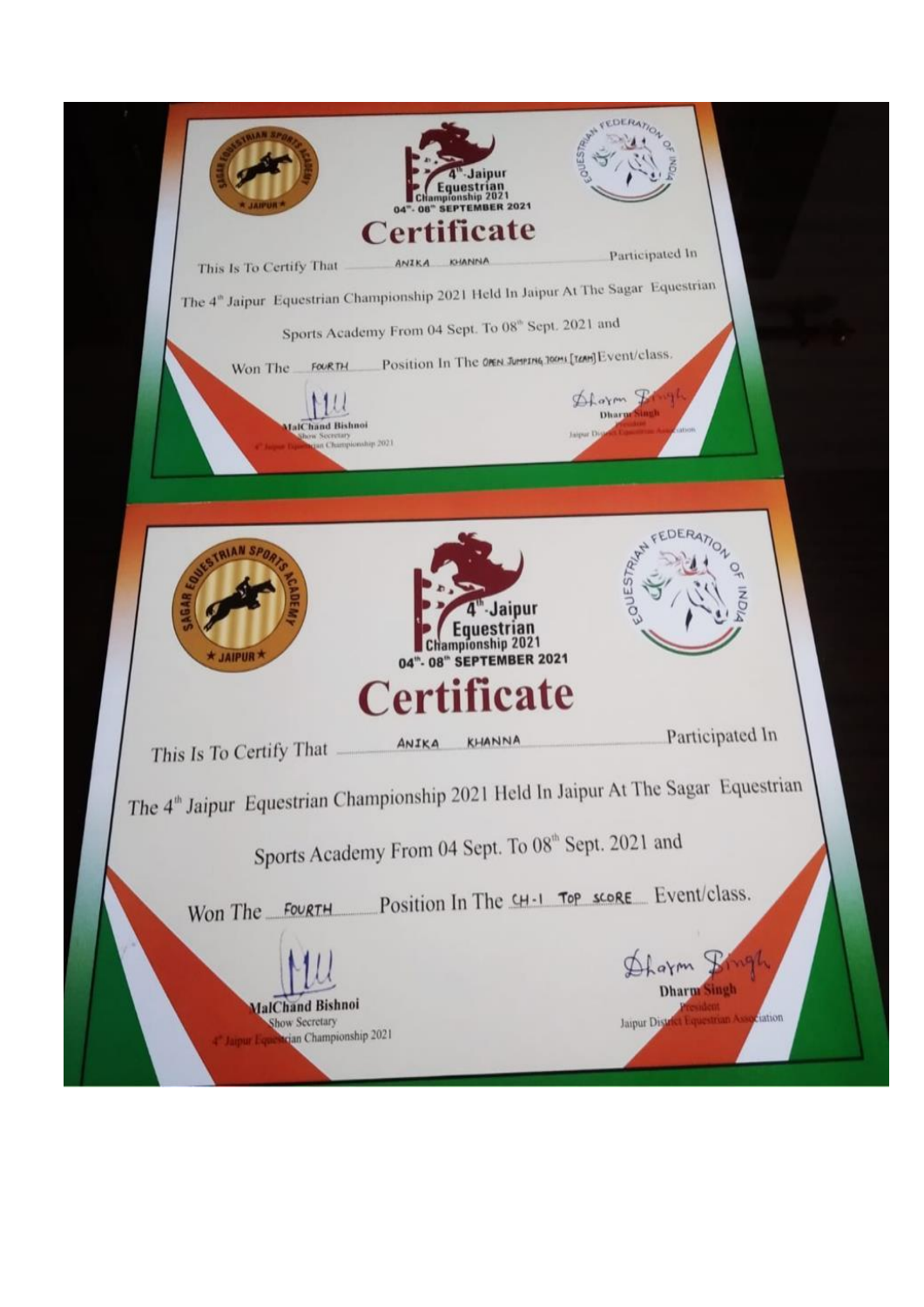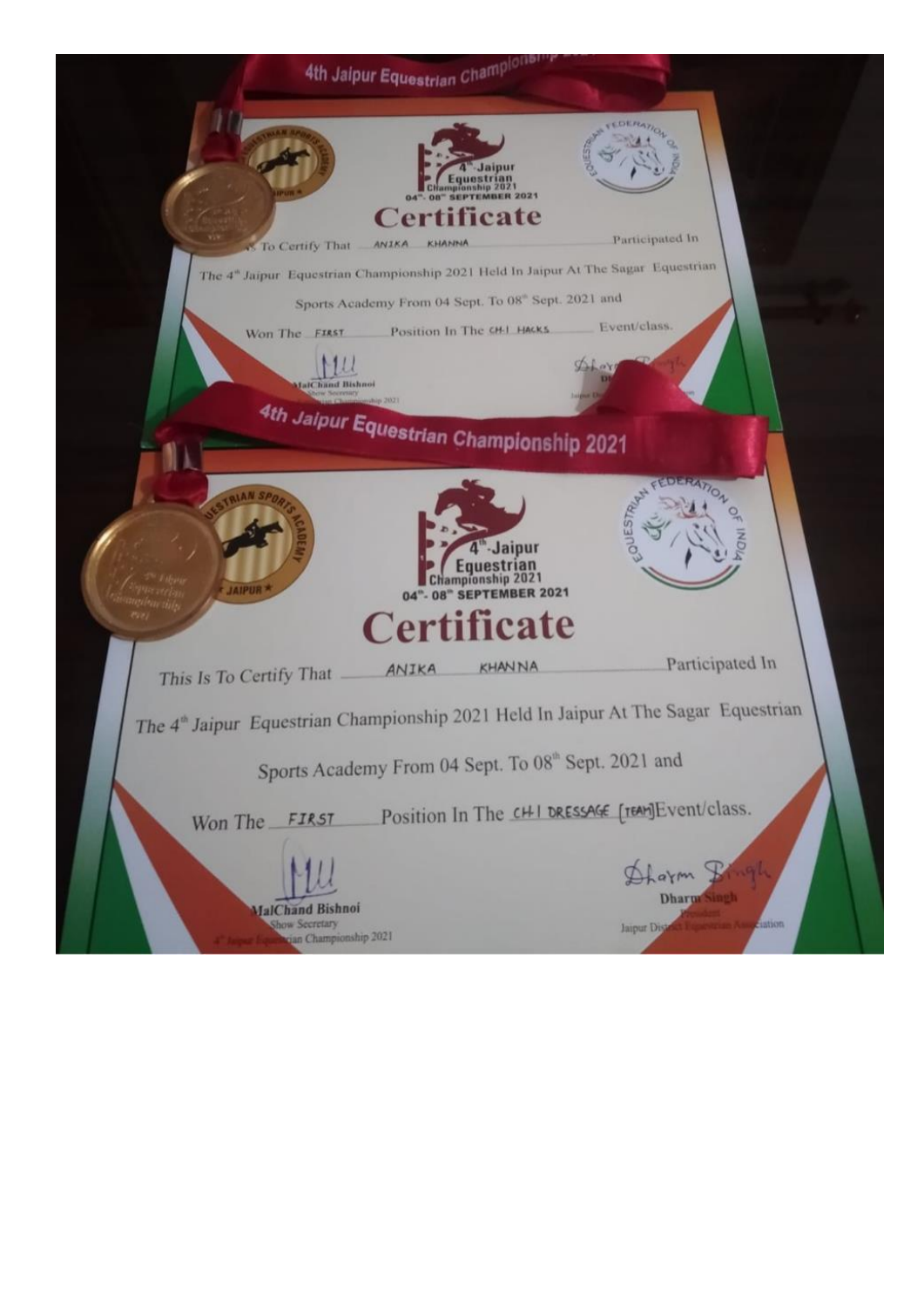| International<br><b>Dressage</b><br>Development<br>League<br><b>CERTIFICATE</b>                                                                                                                                                                                                                                           | International<br>Dressage<br>Development<br>League<br><b>CERTIFICATE</b>                                                                                                                                                                                                                                           |
|---------------------------------------------------------------------------------------------------------------------------------------------------------------------------------------------------------------------------------------------------------------------------------------------------------------------------|--------------------------------------------------------------------------------------------------------------------------------------------------------------------------------------------------------------------------------------------------------------------------------------------------------------------|
| The International Dressage Development League<br>Has great pleasure in congratulating<br>dNIKA KHANNA                                                                                                                                                                                                                     | <b>Entrational Dressage Development League</b><br>Has great pleasure in congratulating<br>divika KHANNA                                                                                                                                                                                                            |
| Еснота                                                                                                                                                                                                                                                                                                                    | SULTANA                                                                                                                                                                                                                                                                                                            |
| For winning the ____ ZONAL GOLD<br>medal in                                                                                                                                                                                                                                                                               |                                                                                                                                                                                                                                                                                                                    |
| INTRO ON CLUB HORSES                                                                                                                                                                                                                                                                                                      | CHILDREN UI4 B                                                                                                                                                                                                                                                                                                     |
| in the T<br>IDDL International Qualifier held in                                                                                                                                                                                                                                                                          | in the I IDDL International Qualifier held in                                                                                                                                                                                                                                                                      |
| OELHI - 2020-21 from 17-18 JAN-2021                                                                                                                                                                                                                                                                                       | DELHI-2020-21 from 17-18 JAN-2021                                                                                                                                                                                                                                                                                  |
| CANADA, ESTONIA, BELARUS, INDIA (Chennai, Pondicherry, Kolkata, New Delhi)                                                                                                                                                                                                                                                | CANADA, ESTONIA, BELARUS, INDIA (Chennai, Pondicherry, Kolkata, New Delhi)                                                                                                                                                                                                                                         |
| NATALIYA PETUKHOVA<br>International Dressage Judge 4*<br>FÉDÉRATION EQUESTRE INTERNATIONALE<br>EVA MARIA VINT WARMINGTON<br>International Dressage Judge 4* (EST)<br><b>NATALLIA RUBASHKO</b><br>FÉDÉRATION EQUESTRE INTERNATIONALE<br>International Dressage Judge 4* (BLR)<br><b>FEDERATION EQUESTRE INTERNATIONALE</b> | NATALIYA PETUKHOVA<br>International Dressage Judge 4*<br>FÉDÉRATION EQUESTRE INTERNATIONALE<br><b>EVA MARIA VINT WARMINGTON</b><br>NATALLIA RUBASHKO<br>International Dressage Judge 4* (EST)<br>International Dressage Judge 4* (BLR)<br>FÉDÉRATION EQUESTRE INTERNATIONALE<br>FEDERATION EQUESTRE INTERNATIONALE |

## **ANIKA's ACHIEVEMENT FOR YEAR 2021 (HORSE RIDING)**

1. The International Dressage Development League (IDDL)- Won Zonal Silver Medal Children -1 (U14) In IDDL international Qualifier held in Delhi- Jan 2021

2. The International Dressage Development League (IDDL)- Won Zonal Gold Children-1(U 14) In IDDL international Qualifier held in Delhi- Jan 2021.

3. The 4th Jaipur Equestrian Championship 2021 held in Jaipur (4th Sept to 8th Sept 2021) Anika won 4 medals in different events below are the details.

a) She won Gold medal in Children -1 Dressage Hacks (Individual)

b) She won Gold medal in Children -1 Dressage (Team)